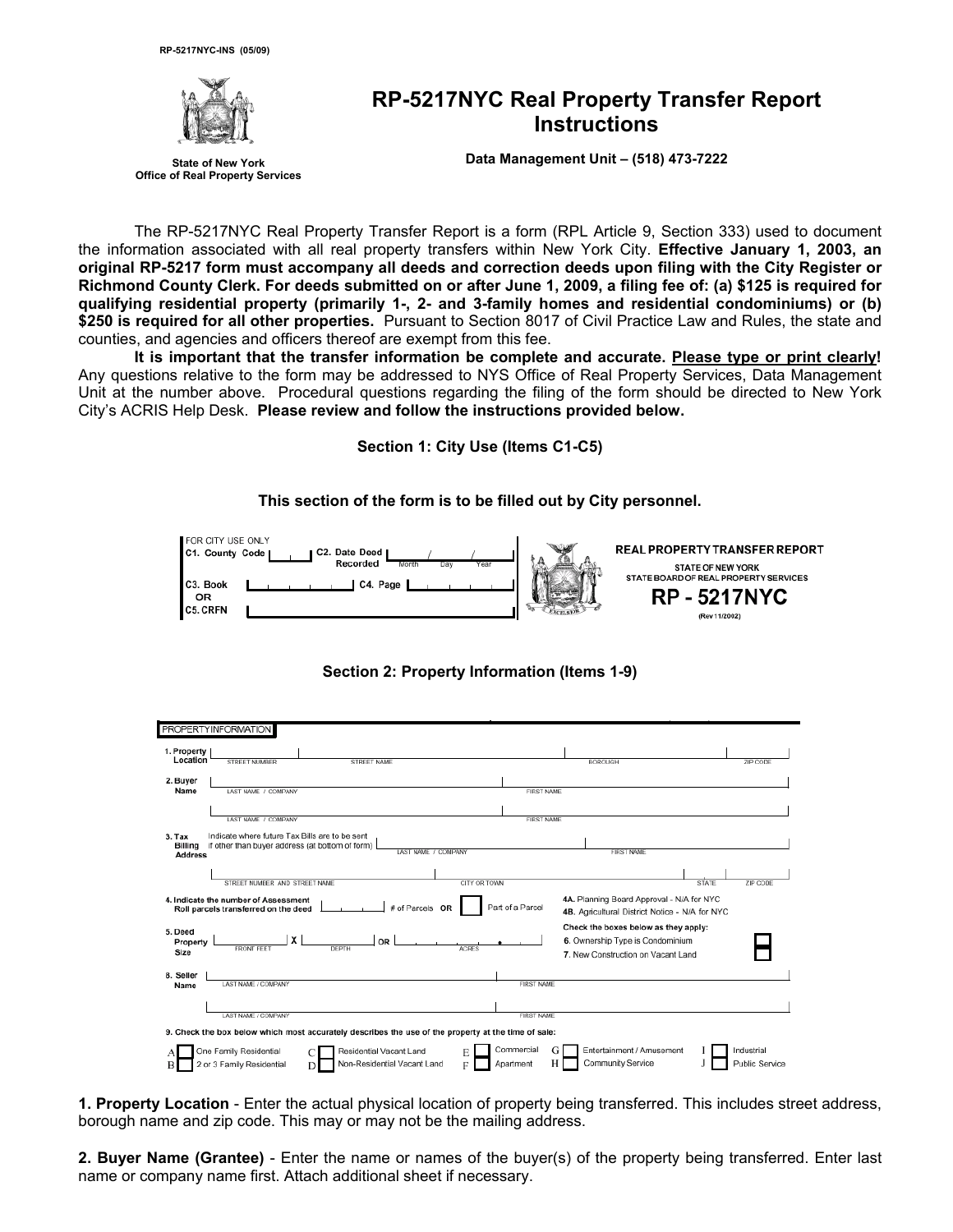**3. Tax Billing Address** - If future tax bills are to be sent to an address that is different from the buyer address located on the bottom of the form (certification area), enter that address here. If the real property tax billing address is the same as the buyer's address after the sale, no entry is required.

**4. Number of Parcels** - Enter the number of assessment roll parcels transferred on the deed (i.e. 1, 2, 3, etc.). The number of parcels entered in item 4 should equal the number of "Borough-Block-Lot/Roll Identifiers" entered in item 17.

**Part of Parcel** - If part of a parcel is included in the transfer, check the box and include part of parcel in the count for number of parcels.

#### *Examples:*

2 parcels and part of a  $3<sup>rd</sup>$  parcel sold. The number 3 should be entered for the number of parcels and the part of parcel box should be checked.

Part of 1 parcel sold. The number 1 should be entered for the number of parcels and the part of parcel box should also be checked.

**4A – 4B Planning Board Approval/Agricultural District Notice** - Not applicable for NYC real property transfers.

**5. Deed Property Size** - This refers to the size of the property conveyed in the deed. This reflects only the size of the parcel(s) or part of a parcel being transferred. For multiple parcels, the size represents the combined size. The property size may be found in the text of the deed or on the tax bill. (The tax bill may reflect the size of the whole parcel when only part of a parcel or parcels is being transferred.) When completing this section enter only front feet and depth, or acres, but not both.

**6. Ownership Type is Condominium** - Check this box if the sale is for individual ownership of a condominium unit in a multi-unit structure or property.

**7. New Construction on Vacant Land** - Check this box if the property sold is new construction.

**8. Seller Name (Grantor)** - Enter the name or names of the seller(s) of the property being transferred. Enter the last name or company name first. Attach additional sheet if necessary.

**9. Property Use** - The following define uses for the property at the time of sale or describes the buyer's intended use of the property after the sale. Please check the box that best applies. If multiple uses are included in the transfer, choose the code that represents the primary use.

- **A.** *One Family Residential* a one family dwelling constructed for year-round occupancy.
- **B.** *2 or 3 Family Residential* a two or three dwelling unit within one structure constructed for year-round occupancy.
- **C.** *Residential Vacant Land* a vacant lot or acreage that is located in a residential area or which is suitable for residential development. This could include waterfront or any rural land available for residential development.
- **D.** *Non-Residential Vacant Land* any vacant lot or acreage excluding land suitable for residential development, agricultural purposes and forest land. For these uses check boxes C, E, or L respectively.
- **E.** *Commercial* used for the sale of goods or services, e.g., restaurants, banks, offices, car washes, car repairs, car dealerships, all retail, hotels, warehouses and storage/distribution.
- **F.** *Apartment* a dwelling unit comprised of one or more rooms designed to provide complete living facilities for a family or individual(s). Examples of this are walk-up, converted, garden, townhouse, high-rise, row and external apartments.
- **G.** *Entertainment/Amusement* used for the gathering of groups, e.g., theatres, sports stadiums/arenas, auditoriums/studios, marinas, beaches, campgrounds, amusement parks, golf courses, health and fitness centers.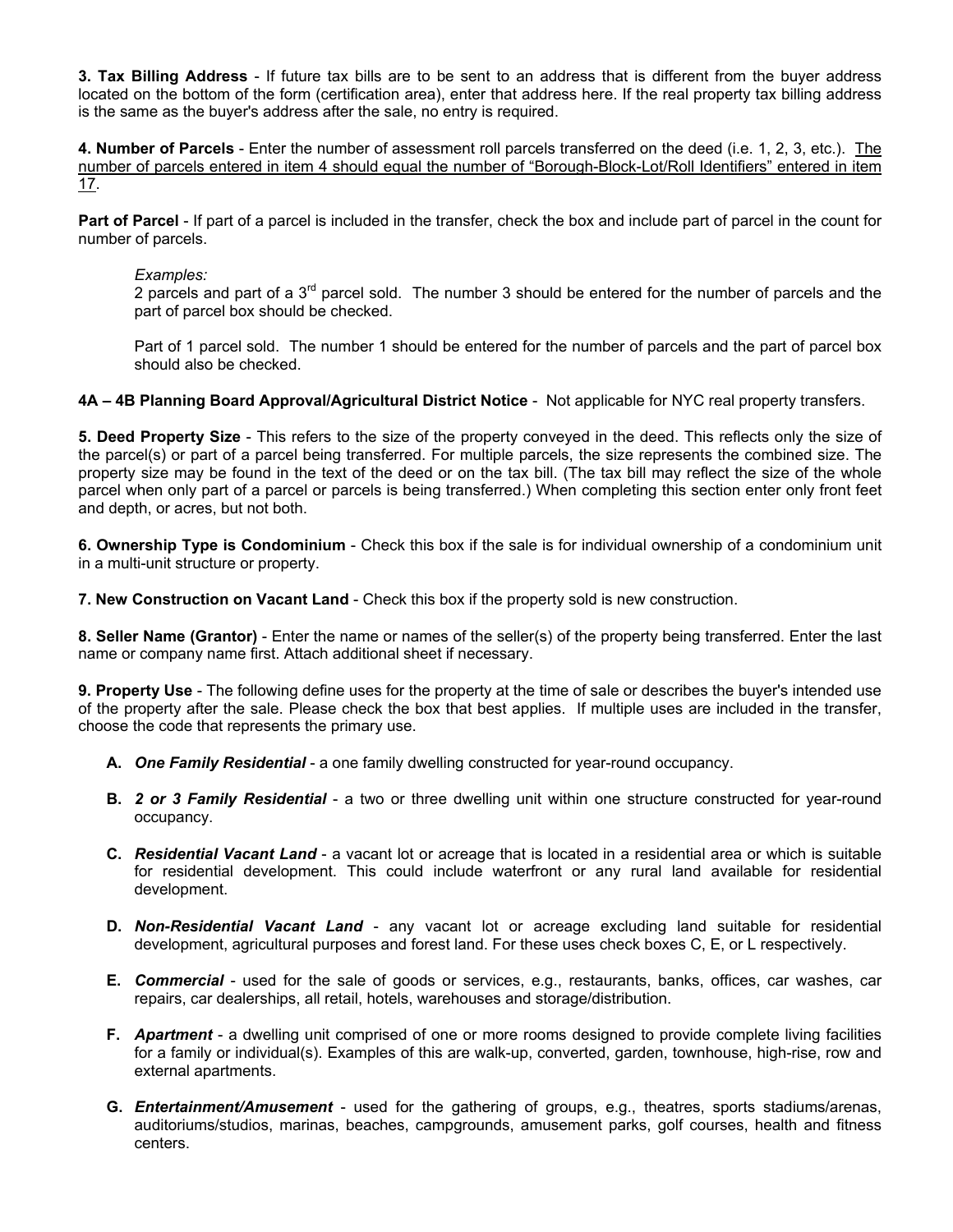- **H.** *Community Service* used for the well being of the community, e.g., hospital, school, cultural center, social organizations and homes for the aged.
- **I.** *Industrial* used for the production of goods, e.g., manufacturing and processing, mining/quarrying and wells.
- **J.** *Public Service* used to provide public services such as water, gas or electric, waste disposal, communications and telecommunications.

| SALE INFORMATION                                                                       | 14. Check one or more of these conditions as applicable to transfer:       |
|----------------------------------------------------------------------------------------|----------------------------------------------------------------------------|
| 10. Sale Contract Date                                                                 | Sale Between Relatives or Former Relatives                                 |
| Year<br>Day<br>Month                                                                   | B<br>Sale Between Related Companies or Partners in Business                |
|                                                                                        | One of the Buyers is also a Seller                                         |
| 11. Date of Sale / Transfer                                                            | Buyer or Seller is Government Agency or Lending Institution<br>D           |
| Year<br>Month<br>Day                                                                   | Е<br>Deed Type not Warranty or Bargain and Sale (Specify Below)            |
|                                                                                        | F<br>Sale of Fractional or Less than Fee Interest (Specify Below)          |
| 12. Full Sale Price                                                                    | GI<br>Significant Change in Property Between Taxable Status and Sale Dates |
| Full Sale Price is the total amount paid for the property including personal property. | H.<br>Sale of Business is Included in Sale Price                           |
| This payment may be in the form of cash, other property or goods, or the assumption of | Other Unusual Factors Affecting Sale Price (Specify Below)                 |
| mortgages or other obligations.)<br>Please round to the nearest whole dollar amount.   | None                                                                       |
| 13. Indicate the value of personal<br>property included in the sale                    |                                                                            |

## **Section 3: Sale Information (Items 10-14)**

**10. Sale Contract Date** - Enter the date that the contract for sale was signed. In case of a verbal contract enter the date that the full sale price was established. This date also represents the date a contract was signed for any land contract sales.

**11. Date of Sale / Transfer** - Enter the date on which the seller conveyed the title of the real property to the buyer. Generally, this will be the date of the closing or, if there is no formal closing, the date within the text of the deed.

**12. Full Sale Price** - enter the total amount paid for the property. This includes money/cash, other property, personal property, goods or any other thing of value; the cancellation of indebtedness or the assumption of an encumbrance, mortgage or other obligations on the real property. Please round to the nearest whole dollar amount. If there is no Full Sale Price for the transfer enter \$0.

Please note that typical components of the Full Sale Price would include:

*Cash Consideration* - include the total amount of cash transferred from the buyer to the seller. This includes any standard purchase money mortgages and second or third mortgages.

*Assumed mortgages and other liens or obligations* - include the principal amount of any existing mortgages, liens, or encumbrances on the property assumed or taken subject to by the buyer and the amount of any other indebtedness or obligation assumed, cancelled or discharged by the buyer as part of the consideration.

**Property received by the seller** - include the fair market value of any other property or thing of value received by the seller as part of the full sale price.

Do NOT include seller concessions in the full sale price (i.e., the buyer and seller have agreed on a price of \$100,000 for the purchase of the property. As part of the agreement, the seller will pay \$4000 of the buyer's closing costs. Therefore, the actual full sale price paid by the buyer (or received by the seller) is \$96,000 (\$100,000 - \$4000).

**13. Personal Property** - Indicate the value of personal property included in the sale - If property other than real estate was included in the transfer and in the Full Sale Price, then enter the amount of such personal property on the line provided. Examples of this would be the furnishings and boat included in the sale of a seasonal home, or a business included in the sale of a commercial property.

**14. Conditions of Sale** - Check one or more of these conditions as applicable to the transfer. Review the conditions listed below and check all that apply to this sale, otherwise check the box labeled " none" . Unusual conditions sometimes affect whether or not the fair market value of the property is reflected in the sale price. Conditions of sale are explained below for use in filling out item 15 in the sale information section of the RP-5217 Real Property Transfer Report.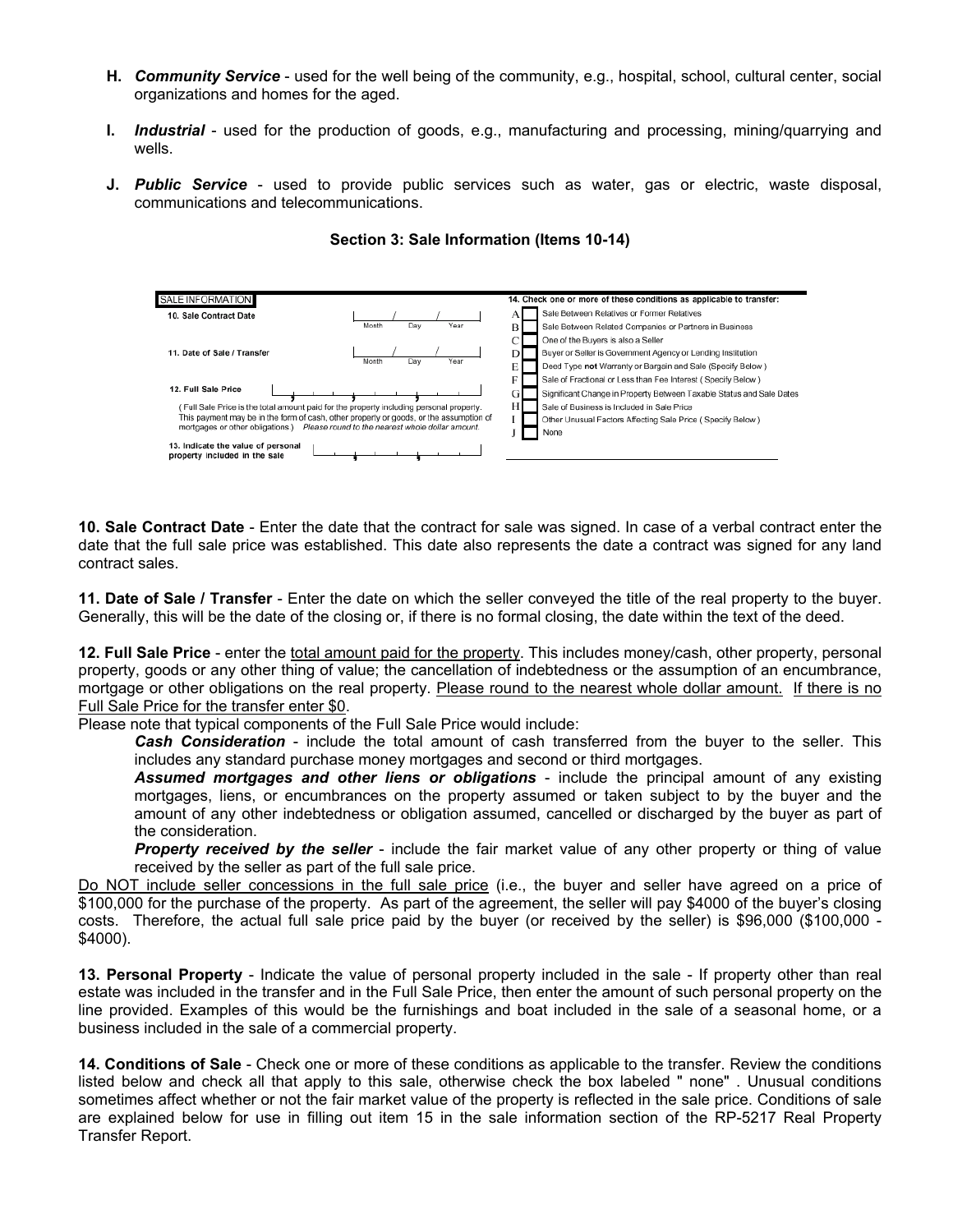- **A.** *Sale Between Relatives or Former Relatives* Buyer and seller are or were related by blood or marriage.
- **B.** *Sale Between Related Companies or Partners in Business* Buyer and seller hold interest in the same business or are controlled by the same person or corporation.
- **C.** *One of the Buyers is also a Seller* Any of the buyers is also a seller involved in the property transfer.
- **D.** *Buyer or Seller is a Government Agency or Lending Institution* Local, State, or Federal government or a lending institution is a party to the property transfer. Foreclosure sales may fall within this category.
- **E.** *Deed Type is Not Warranty or Bargain and Sale* (Specify Below) If the deed conveying the property is other than a Warranty Deed or Bargain and Sale Deed, check this box and indicate the deed type on the lines provided. A foreclosure deed or quitclaim deed would fall into this category.
- **F.** *Sale of Fractional or Less than Fee Interest* (Specify Below) An interest in part of a whole property. If less than 100% interest or fee interest (e.g. remainder) is being conveyed check the box and indicate the interest conveyed on the lines provided.
- **G.** *Significant Change in Property Between Taxable Status and Sale Dates* If the property has experienced a significant change in inventory, condition, etc., between the taxable status date (January 5 for NYC) and the sale date check the box provided. An example of this would be a fire or an addition to the property.
- **H.** *Sale of Business is Included in Sale Price* If the sale price includes the sale of a business the box provided should be checked.
- **I.** *Other Unusual Factors Affecting Sale Price* (Specify Below) Check the box and describe on the lines provided any unusual facts or circumstances that relate to the transfer that might affect the market value of the property. Do not include seller concessions in this category.
	- Examples include: a divorce settlement, bankruptcy settlement, sale at auction, estate sale, sale between neighbors or of contiguous property, sale price is above or below market value.
- **J.** *None* If none of the above conditions apply please check this box.

## **Section 4: Assessment Information (Items 15-17)**

|                                                                                                                    | ASSESSMENT INFORMATION - Data should reflect the latest Final Assessment Roll and Tax Bill |  |  |  |
|--------------------------------------------------------------------------------------------------------------------|--------------------------------------------------------------------------------------------|--|--|--|
| 15. Building Class [14]                                                                                            |                                                                                            |  |  |  |
| 17. Borough, Block and Lot / Roll Identifier(s) ( If more than three, attach sheet with additional identifier(s) ) |                                                                                            |  |  |  |
|                                                                                                                    |                                                                                            |  |  |  |

## *The "Assessment Information" must be taken from the latest final city assessment roll or latest tax bill at the time of sale. For any information that may not be printed on the tax bill, the office of the City Assessor can be of assistance in obtaining this data. Also, the seller may have this information on his/her latest tax bill.*

**15. Building Class** - Enter the two-digit code (ex. A1, C3, R6) that reflects the building class as it appears on the latest final assessment roll at the time of sale. This code may be different than the use of the property at the time of sale entered in item 9. If multiple uses are included in the transfer, use the code that represents the primary use of the property at the time of sale.

**16. Total Assessed Value** - Enter the total assessed value (before deduction for any exemptions) for all parcels from the latest final assessment roll at the time of sale. If more than one parcel is included in the transfer, it is the total of all the parcels. If only part of a parcel is being transferred, enter the assessed value of the whole assessment roll parcel.

**17. Borough, Block and Lot(s)/ Roll Identifier(s)**- Enter the borough, block and lot or roll identifier(s) for the parcel(s) involved in the transfer. Borough, block and lot or roll identifier uniquely identifies a parcel from all other parcels within the City of New York. The appropriate identifier can be found on the tax bill or assessment roll. This number should be transcribed exactly as it appears. It is very important to include the dots and dashes found in the identifier (i.e., 1-24876-3321).

Note: When the transfer consists of more than one parcel, enter the identifiers for all parcels. Space has been provided for up to 4 identifiers. If more than 4 identifiers are being provided, attach a separate sheet referencing the tax map number(s). The number of identifiers entered in item 17 should equal the "Number of Parcels" entered in item 4.